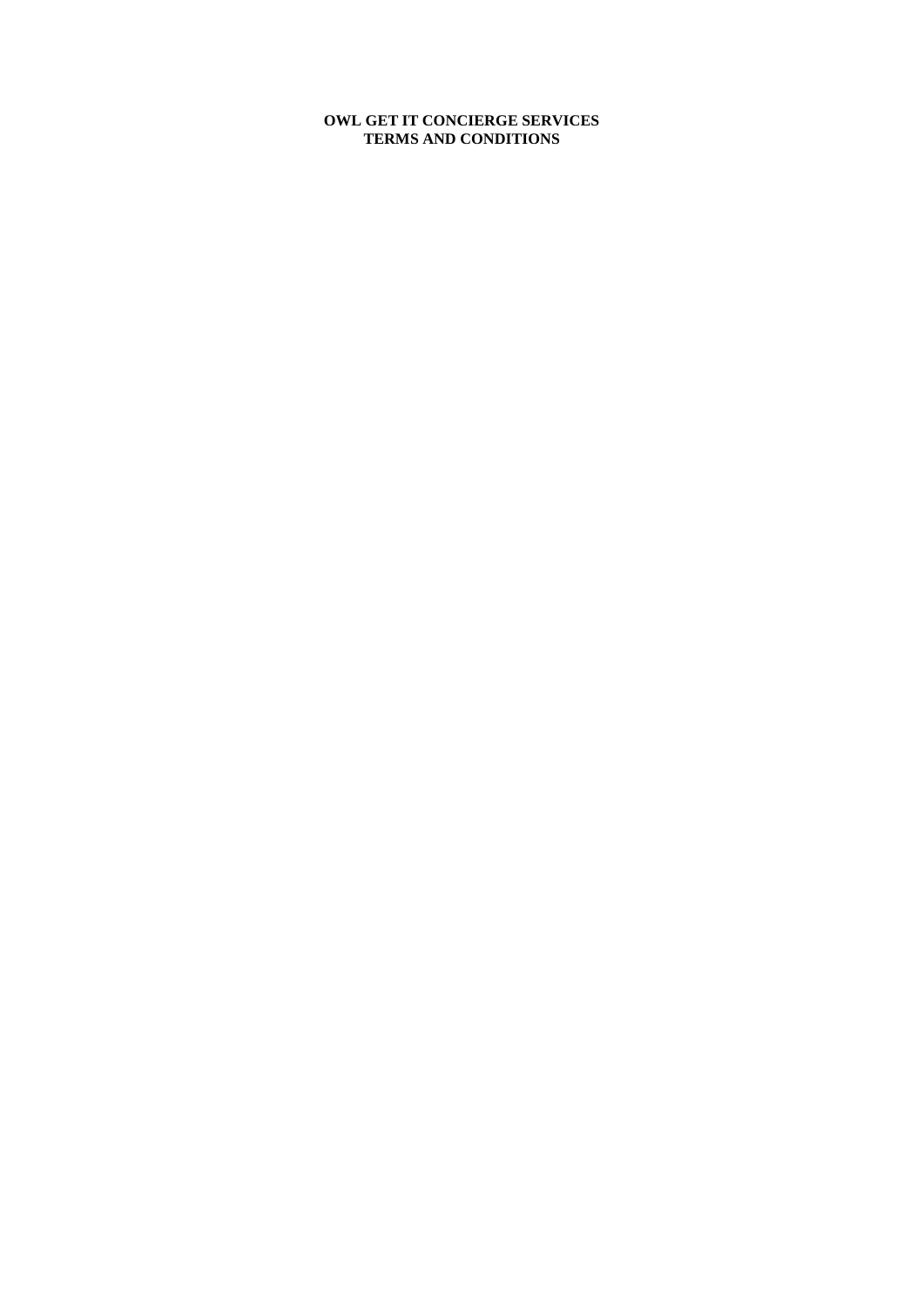# **CONTENTS**

### **CLAUSE**

| $1_{\cdot}$ |  |
|-------------|--|
| 2.          |  |
| 3.          |  |
| 4.          |  |
| 5.          |  |
| 6.          |  |
| 7.          |  |
| 8.          |  |
| 9.          |  |
| 10.         |  |
| 11.         |  |
| 12.         |  |
| 13.         |  |
|             |  |

## **SCHEDULE**

| <b>SCHEDULE</b> |  | MODEL CANCELLATION FORM  ERROR! BOOKMARK NOT DEFINED. |
|-----------------|--|-------------------------------------------------------|
|-----------------|--|-------------------------------------------------------|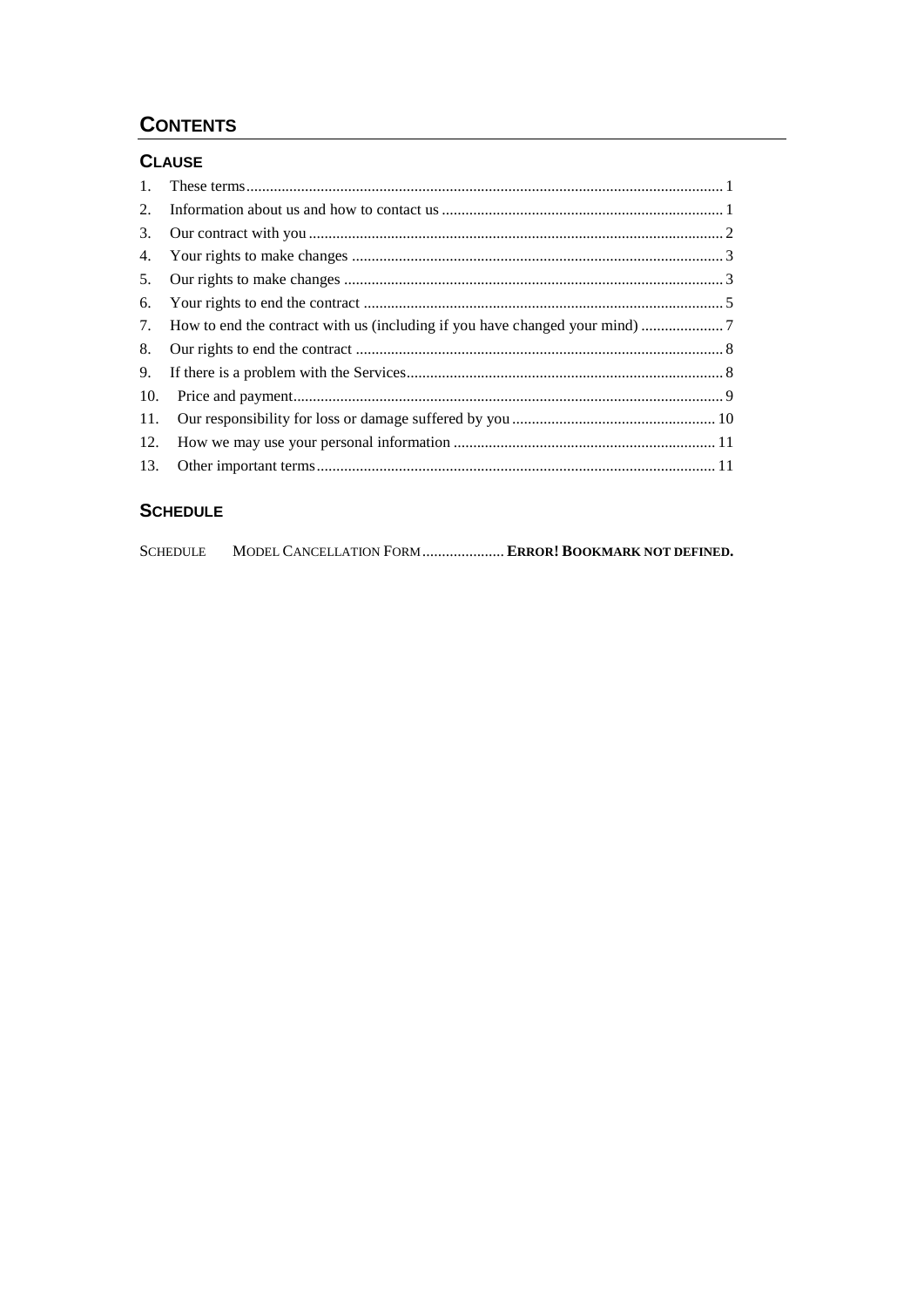#### **OUR TERMS**

#### **1. THESE TERMS**

- 1.1 **What these terms cover**. These are the terms and conditions on which we supply our Concierge Services to you.
- 1.2 **Why you should read them**. Please read these terms carefully before you submit your order to us. These terms tell you who we are, how we will provide products to you, how you and we may change or end the contract, what to do if there is a problem and other important information. If you think that there is a mistake in these terms or you think any changes are required, please contact us to discuss.

#### **2. INFORMATION ABOUT US AND HOW TO CONTACT US**

- 2.1 **Who we are**. We are Owl Get It Limited a company registered in England and Wales. Our company registration number is 9435817 and our registered office is at 5 Kingsley Street, Leicester, LE2 6DY. Our registered VAT number is [NUMBER].
- 2.2 **What we do**. We are an online delivery platform which you can access through our website at [\(www.owlgetit.co.uk\)](http://www.owlgetit.co.uk/) ('Website'). We provide two separate types of service. If you wish to purchase items marketed on our website on behalf of our partner retailers as listed on the Website ('Partners'), you should see our general terms and conditions. These terms relate to and govern our customised concierge service whereby the consumer ('you') either provides us with a list of items (such as groceries, gifts, restaurant food, household items or any other easily transported items) and the name and location of the retailer or/and a list of services which you require (such as dry cleaning) and the name and location of the service provider, and our courier drivers ('Couriers') will pick up such items and/or collect any items to and from the specified retailer/service provider and your specified location or you can order our Concierge Services using the menu provided by us ('Concierge Favourites') for ease of ordering ('Services')
- 2.3 We track the status of your order and keep you informed from the time our Couriers commence the Services until completion. Our Couriers will send you an SMS on arrival at the Delivery Location for collection or delivery of any items.
- 2.4 The contract for the Services shall be between you and Owl Get It in accordance with these terms and conditions. We shall not be responsible and shall have no liability for the quality of the items delivered by our couriers or the services of any service provider which you have requested and you will need to take up any such issues with the relevant establishment.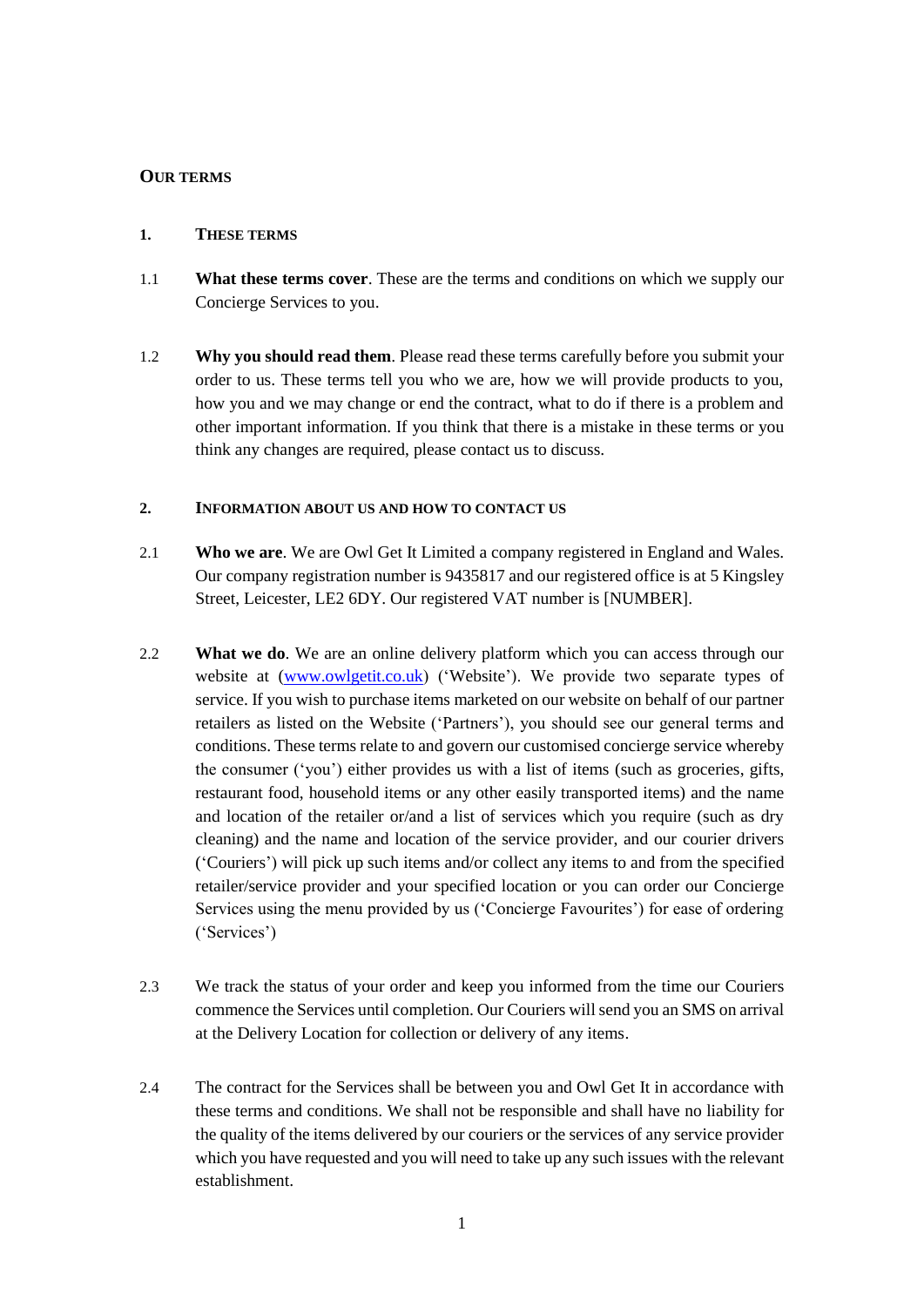- 2.5 When submitting an order for our Concierge Service, it is your responsibility to ensure that all information provided by you in relation to your requirements is complete and accurate.
- 2.6 Where the items you require are advertised through our Partners on the Website, please go through our separate general terms and conditions of sale, to which a different ordering procedure applies.
- **2.7 How to contact us**. You can contact us by getting in touch with our customer service team by writing to us at [info@owlgetit.co.uk.](mailto:info@owlgetit.co.uk)
- **2.8 How we may contact you**. If we have to contact you we will do so by telephone at the number you have provided to us or by writing to you at the email address or postal address you provided to us in your order.
- 2.9 **"Writing" includes emails**. When we use the words "writing" or "written" in these terms, this includes emails.

#### **3. OUR CONTRACT WITH YOU**

- 3.1 **Eligibility.** You must be at least 18 years old to order our Concierge Services. If you are purchasing alcohol or tobacco products, you must ensure that also the person taking delivery is at least 18 years old and our drivers will check the ID of the person taking delivery if it is suspected that that person looks under 25 years old and we shall refuse delivery without liability if, either, no ID is available or that person is under 18 years old.
- 3.2 **How we will accept your order**. In order to make an order for our Concierge Services, you submit a request form as provided on the Concierge Services link on the Website or via the Concierge Favourites pages on our Website (identified via the Concierge Service logo). We require full and accurate details of your address where items are to be delivered or collected ('Delivery Location'); your mobile telephone number and email address; the items/services you require, including the relevant retailer's name and location (if you have a preference for a specific establishment) and the time frame required for completion of the services requested. We shall check the cost price of the items/services specified, add the Concierge handling fee and Courier fee, determine whether we can meet your time frame and aim to submit a response to you within [30 minutes]. If you confirm that you wish to go ahead with the order at the price specified to you, our acceptance of your order will take place when we email you to accept it and you make payment in full, either by telephone or using the link sent to you via email or text. Once we have confirmed to you that we have received payment in full, a contract for your order ('Order') will come into existence between you and us in accordance with these terms.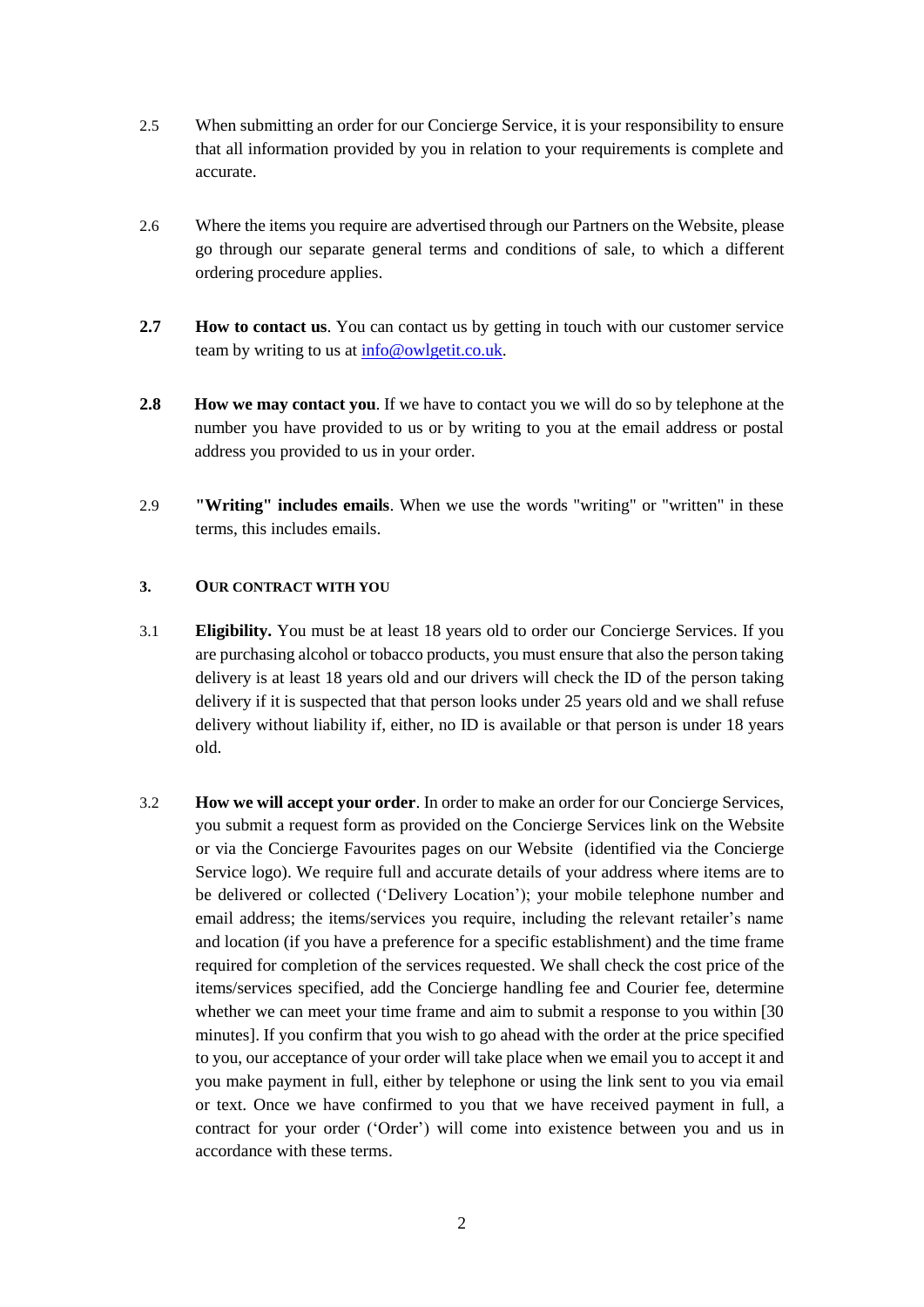- 3.3 **If we cannot accept your order**. If we are unable to accept your order, we will inform you of this [in writing]. This might be because the location of the specific retailer/service provider is outside our service area or we have checked the items you require and determined that it is out of stock, because of unexpected limits on our resources which we could not reasonably plan for or because we are unable to meet a delivery deadline you have specified.
- 3.4 **Your order number**. We will assign an order number to your Order and tell you what it is when we accept your Order. It will help us if you can tell us the Order number whenever you contact us about your order.
- 3.5 **We only provide our Concierge Services in the Midlands**. Currently our website is solely for the promotion of our collection or delivery services within the Midlands.

#### **4. YOUR RIGHTS TO MAKE CHANGES**

If you wish to make a change to the Order please contact us. We will let you know if the change is possible. If it is possible we will let you know about any changes to the price of the Services, the timing of supply or anything else which would be necessary as a result of your requested change and ask you to confirm whether you wish to go ahead with the change. If we cannot make the change or the consequences of making the change are unacceptable to you, you may want to end the contract (see clause 6 - Your rights to end the contract).

#### <span id="page-4-0"></span>**5. OUR RIGHTS TO MAKE CHANGES**

- 5.1 **W**e may have to make changes to your Order, but if we do so we will notify you and you may then contact us to end the contract before the changes take effect and receive a refund for any Services paid for but not received, such changes may be required where, for example: the specified retailer is closed or items are unavailable or the specified service provider is delayed in completing the required services.
	- (a) **If the Order is for one-off services**. We will begin the Services on the date and time agreed in the Order. The estimated completion date and time for the services is as told to you during the order process. we will endeavour to deliver to you by the estimated completion date and time provided in the Order. We provide a tracking service for your Order and if we anticipate that we will fail to deliver within the estimated time, we will keep you informed by SMS and email and provide you with an updated time of delivery. We will always send you an SMS message to the mobile telephone number provided by you upon arrival at the Delivery Location*.* We always endeavour to ensure your items are delivered/collected by the time specified in your Order however sometimes the weather or traffic conditions can cause delay despite our efforts in that regard. The estimated completion time for the services and will also depend on whether any delays are caused by the relevant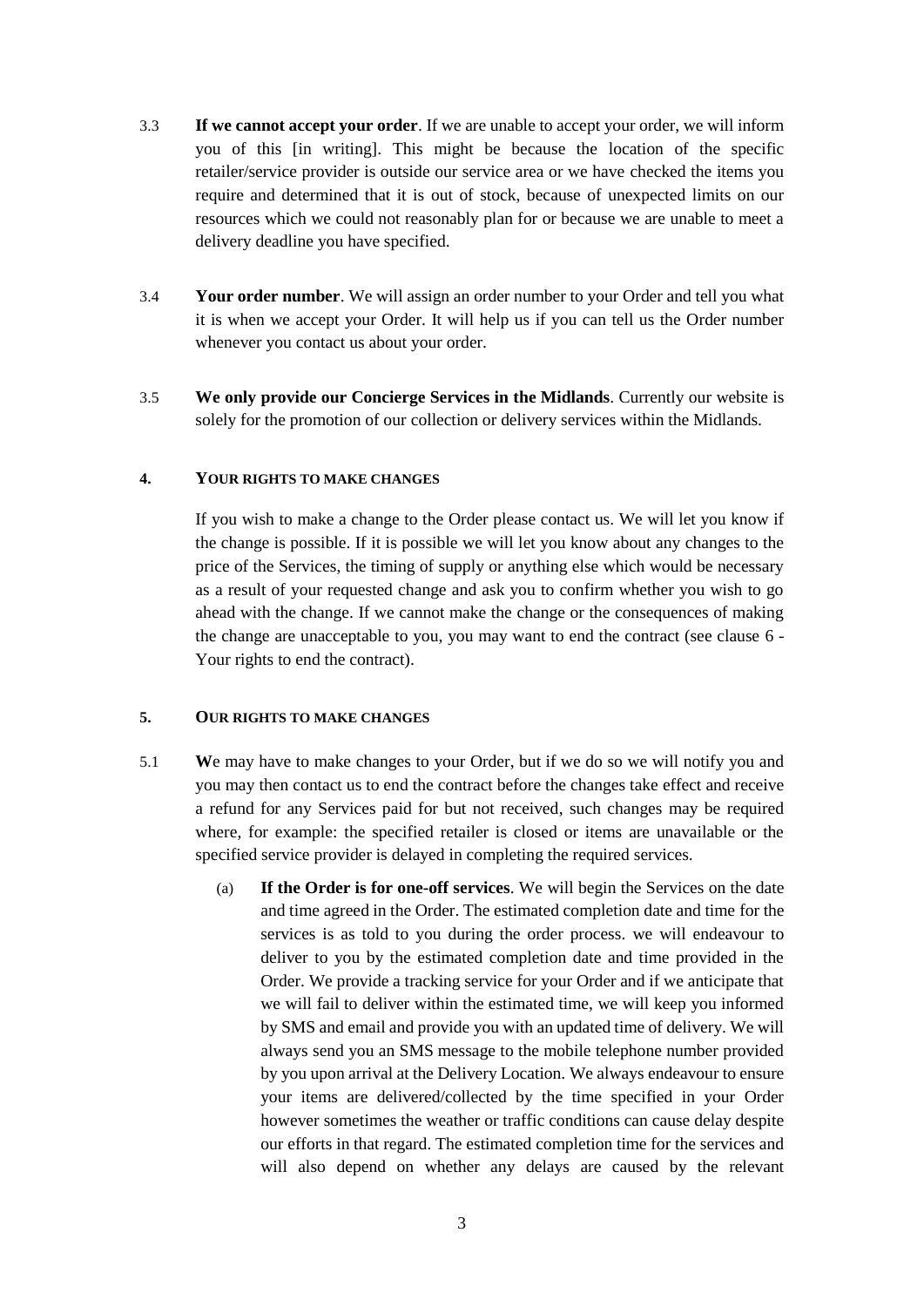independent retailers or service providers We are responsible only for the Courier Services. The items or services we purchase and collect on your behalf will be subject to the terms and conditions of the relevant retailers or service providers and we shall have no liability for any delays caused by such retailers or service providers.

- **(b) If the Order is for ongoing services**. We will supply the Services to you until the services are completed or you end the contract as described in clause 6 or we end the contract by written notice to you as described in clause 8. See also paragraph (a) above in relation to any delays caused by the relevant retailers or service providers from whom we purchase and collect items/services on your behalf.
- 5.2 **We are not responsible for delays outside our control**. If our supply of the Services is delayed by an event outside our control then we will contact you as soon as possible to let you know and we will take steps to minimise the effect of the delay. Provided we do this we will not be liable for delays caused by the event, but if there is a risk of substantial delay you may contact us to end the contract and receive a refund for any Services you have paid for but not received.
- 5.3 **If you are not at the Delivery Location when you are required to take delivery or provide our Couriers with items for collection**. If no one is available at your address to take delivery and the items cannot be posted through your letterbox, we will leave you a note informing you of how to rearrange collection/delivery or how to collect your items.
- 5.4 **If you do not re-arrange delivery or collection**. If you do not collect the items from us /supply us with items for collection as arranged or if, after a failed delivery to/collection from you, you do not re-arrange delivery/collection, we will contact you for further instructions and may charge you for storage costs and any further delivery/collection costs. If, despite our reasonable efforts, we are unable to contact you or re-arrange delivery or collection we may end the contract and clause 8.2 will apply.
- 5.5 **If we require and you do not allow us access to provide services**. If you do not allow us access to your property where required to perform any services arranged (and you do not have a good reason for this) we may charge you additional costs incurred by us as a result. If, despite our reasonable efforts, we are unable to contact you or re-arrange access to your property we may end the contract and clause 8.2 will apply.
- <span id="page-5-0"></span>5.6 **Your legal rights if we miss the deadline for completion of the Services or any of them**. If we miss the deadline for any of the Services, save where such failure is in any way due to delay by any of the service providers or retailers from whom our Couriers were dealing as part of your Order, then you may treat the contract as at an end straight away if any of the following apply: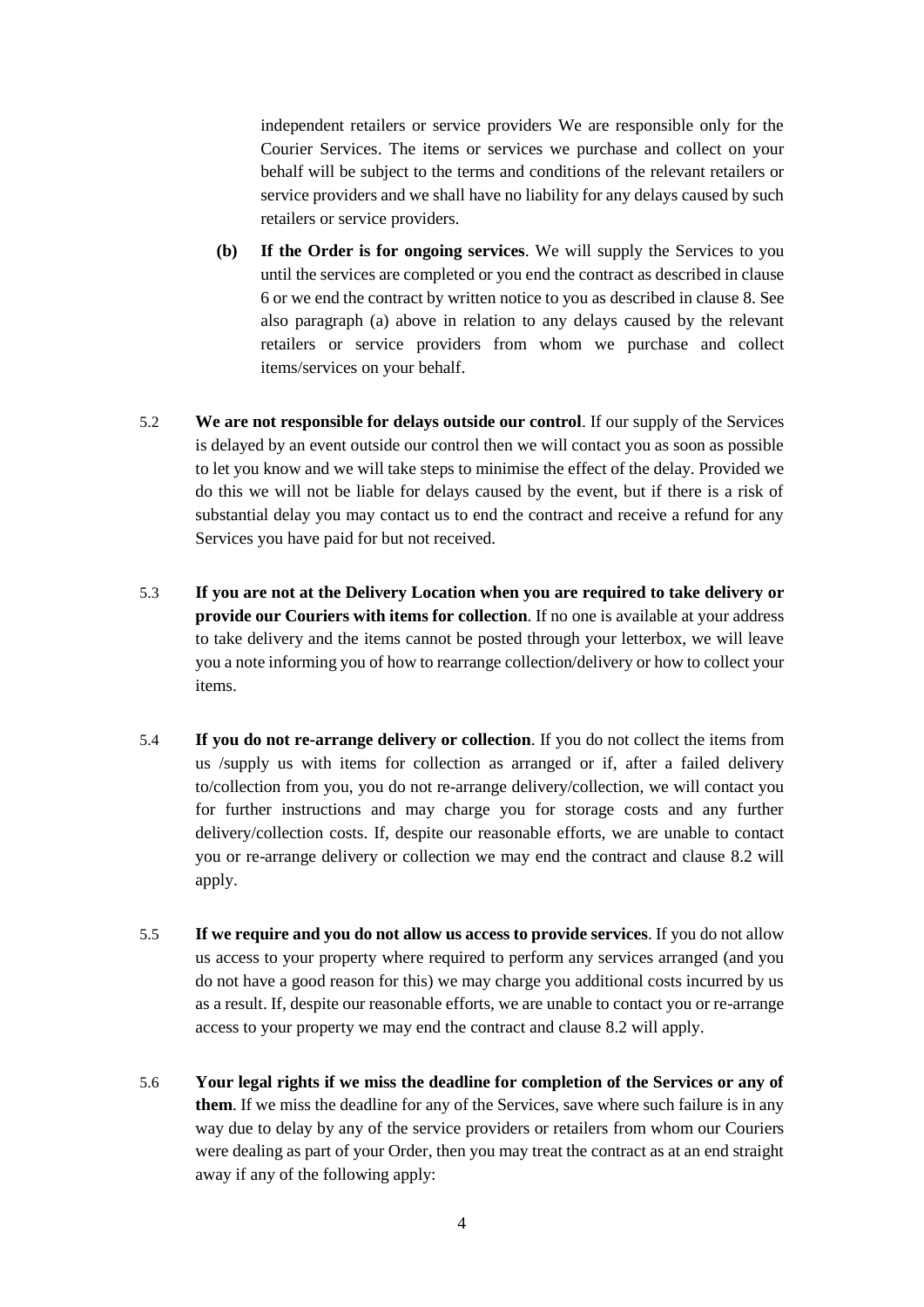- (a) we have refused to complete the Services;
- (b) completion of the Services within the delivery deadline was essential (taking into account all the relevant circumstances); or
- (c) you told us before we accepted your order that completion of the Services within the delivery deadline was essential.
- 5.7 **Setting a new deadline for completion**. If you do not wish to treat the contract as at an end straight away, or do not have the right to do so under clause 5.6, you can give us a new deadline for completion, which must be reasonable, and you can treat the contract as at an end if we do not meet the new deadline.
- 5.8 **We may suspend supply of the Services if you do not pay**. If you do not pay us for the Services when you are supposed to (see clause 10.4) and you still do not make payment within [1] days of us reminding you that payment is due, we may suspend supply of the Services until you have paid us the outstanding amounts. We will contact you to tell you we are suspending supply of the Services. We will not suspend the Services where you dispute the unpaid invoice (see clause 10.3). We will not charge you for the Services during the period for which they are suspended. As well as suspending the Services we can also charge you interest on your overdue payments (see clause 10.4).

#### <span id="page-6-1"></span>**6. YOUR RIGHTS TO END THE CONTRACT**

- 6.1 **You can always end your contract with us**. Your rights when you end the contract will depend on whether there is anything wrong with the Services, how we are performing and when you decide to end the contract:
	- (a) **If you want to end the contract because of something we have done or have told you we are going to do, see** *clause* **[6.2](#page-6-0)**;
	- (b) **If you have just changed your mind about the product, see** *clause* **[6.3](#page-7-0)**. You may be able to get a refund if you are within the cooling-off period, but this may be subject to deductions and you will have to pay the costs of return of any items we have purchased on your behalf;
	- (c) **In all other cases (if we are not at fault and there is no right to change your mind), see** *clause* **[6.6.](#page-7-1)**
- <span id="page-6-0"></span>6.2 **Ending the contract because of something we have done or are going to do**. If you are ending a contract for a reason set out at (a) to (e) below the contract will end immediately and we will refund you in full for any Services which have not been provided and you may also be entitled to compensation. The reasons are:
	- (a) we have told you about a change to your Order or these terms with which you do not agree to (see *claus[e 5.1](#page-4-0)*);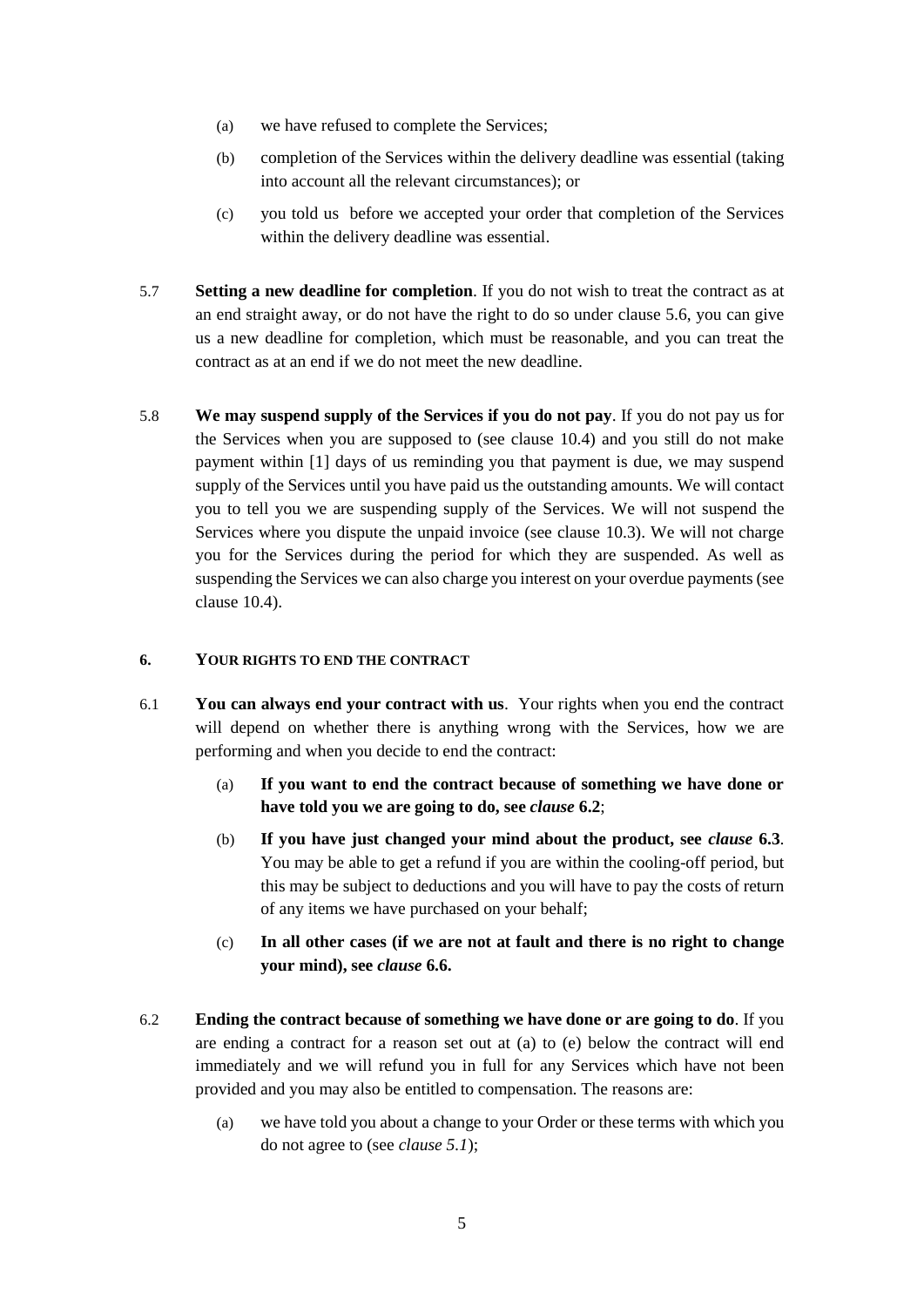- (b) we have told you about an error in the price of the Services you have ordered and you do not wish to proceed;
- (c) there is a risk that supply of the Services may be significantly delayed because of events outside our control;
- (d) we have suspended supply of the Services for technical reasons, or notify you we are going to suspend them for technical reasons, in each case for a period of more than 1 week; or
- (e) you have a legal right to end the contract because of something we have done wrong (including because we have completed the Services late (see *clause [5.6](#page-5-0)*).
- <span id="page-7-0"></span>6.3 **Exercising your right to change your mind (Consumer Contracts Regulations 2013)**. For most products bought online you have a legal right to change your mind within 14 days and receive a refund. These rights, under the Consumer Contracts Regulations 2013, are explained in more detail in these terms.
- 6.4 **When you don't have the right to change your mind**. You do not have a right to change your mind in respect of any Excluded Items or services, once these have been completed, even if the cancellation period is still running;
- 6.5 **How long do I have to change my mind?** How long you have depends on your Order and how it is delivered. **Where your Order is for Services such as our Concierge Services**, you have 14 days after the day we email you to confirm we accept your Order. However, once we have completed the Services subject of your Order you cannot change your mind, even if the period is still running. If you cancel after we have started the services, you must pay us for the services provided up until the time you tell us that you have changed your mind.
- <span id="page-7-1"></span>6.6 **Ending the contract where we are not at fault and there is no right to change your mind**. Even if we are not at fault and you do not have a right to change your mind (see clause [6.1\)](#page-6-1), you can still end the contract before it is completed, but you may have to pay us compensation. A contract for services is completed when we have finished providing the services and you have paid for them. If you want to end a contract before it is completed where we are not at fault and you have not changed your mind, just contact us to let us know. The contract will end immediately and we will refund any sums paid by you for services not provided but we may deduct from that refund (or, if you have not made an advance payment, charge you) reasonable compensation for the net costs we will incur as a result of your ending the contract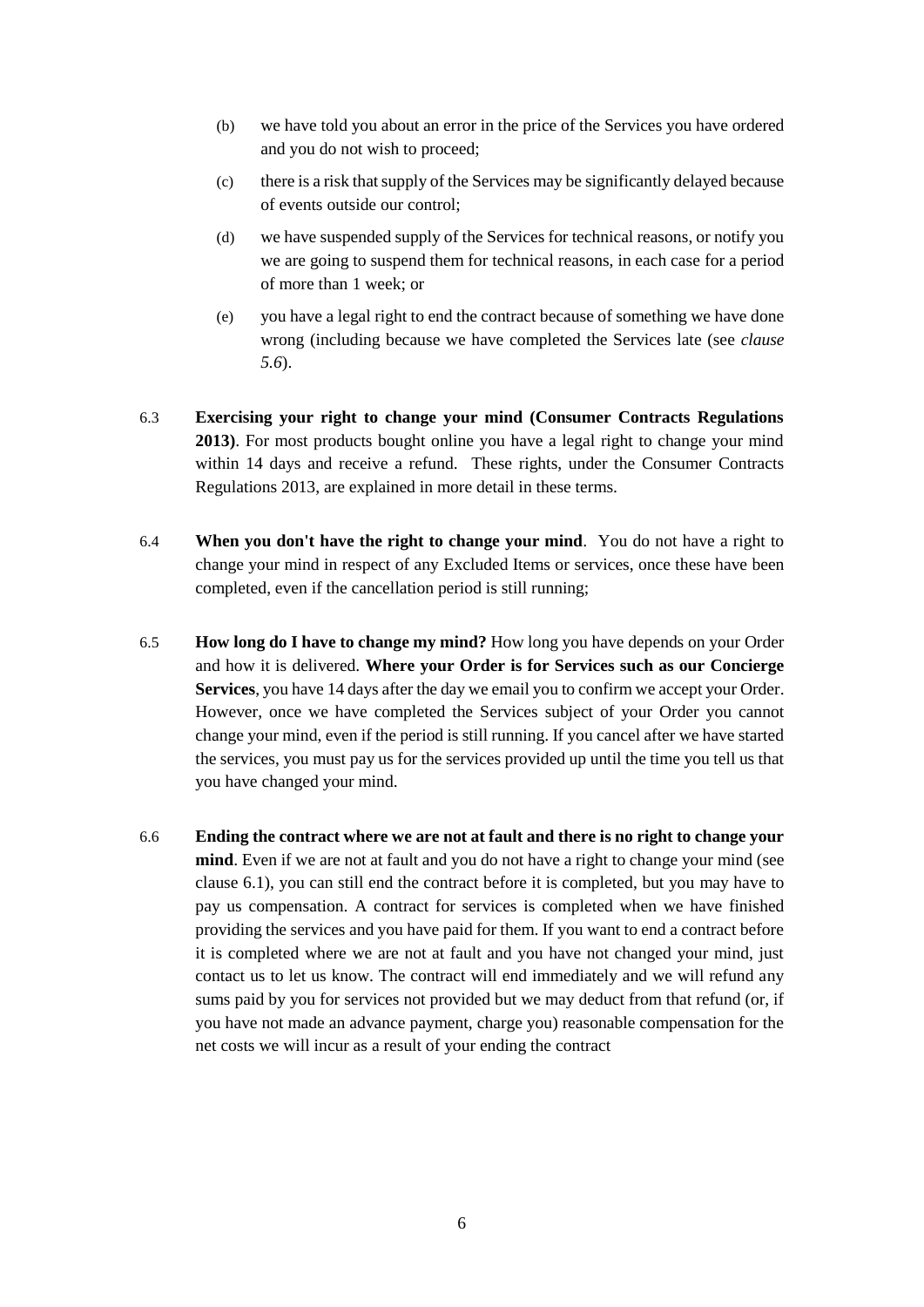### **7. HOW TO END THE CONTRACT WITH US (INCLUDING IF YOU HAVE CHANGED YOUR MIND)**

- 7.1 **Tell us you want to end the contract**. To end the contract with us, please let us know by doing one of the following:
	- (a) **Phone or email**. Call customer services on the number of email address provided. Please provide your name, home address, details of the order and, where available, your phone number and email address.
	- (b) **Online**. Complete the [form INSERT LINK TO ONLINE FORM] on our website.
- 7.2 **Returning products after ending the contract**. If you end the contract for any reason after products have been dispatched to you or you have received them, you must return them to the establishment from which they were purchased (you shall be responsible for ensuring you obtain a receipt from the Courier). You must either return the items in person to where they were purchased, or (if they are not suitable for posting) allow us to collect them from you. Please call customer services for a return label or to arrange collection. If you are exercising your right to change your mind you must send off the items within 14 days of telling us you wish to end the contract.
- 7.3 **When we will pay the costs of return**. We will pay the costs of return:
	- (a) If the items are not the items you ordered; or
	- (b) if you are ending the contract because we have told you of a change to the Order or these terms, an error in pricing, a delay in delivery due to events outside our control or because you have a legal right to do so as a result of something we have done wrong.

In all other circumstances (including where you are exercising your right to change your mind) you must pay any costs of return.

- 7.4 **What we charge for collection**. If you are responsible for the costs of return and we are collecting the items from you, we will charge you the direct cost to us of collection. The costs of collection will be the same as our charges for standard delivery, see our FAQ for more information.
- 7.5 **How we will refund you**. We will refund you the price you paid for the incomplete Services, by the method you used for payment. However, we may make deductions from the price, as described below.
- 7.6 **Deductions from refunds if you are exercising your right to change your mind**. If you are exercising your right to change your mind: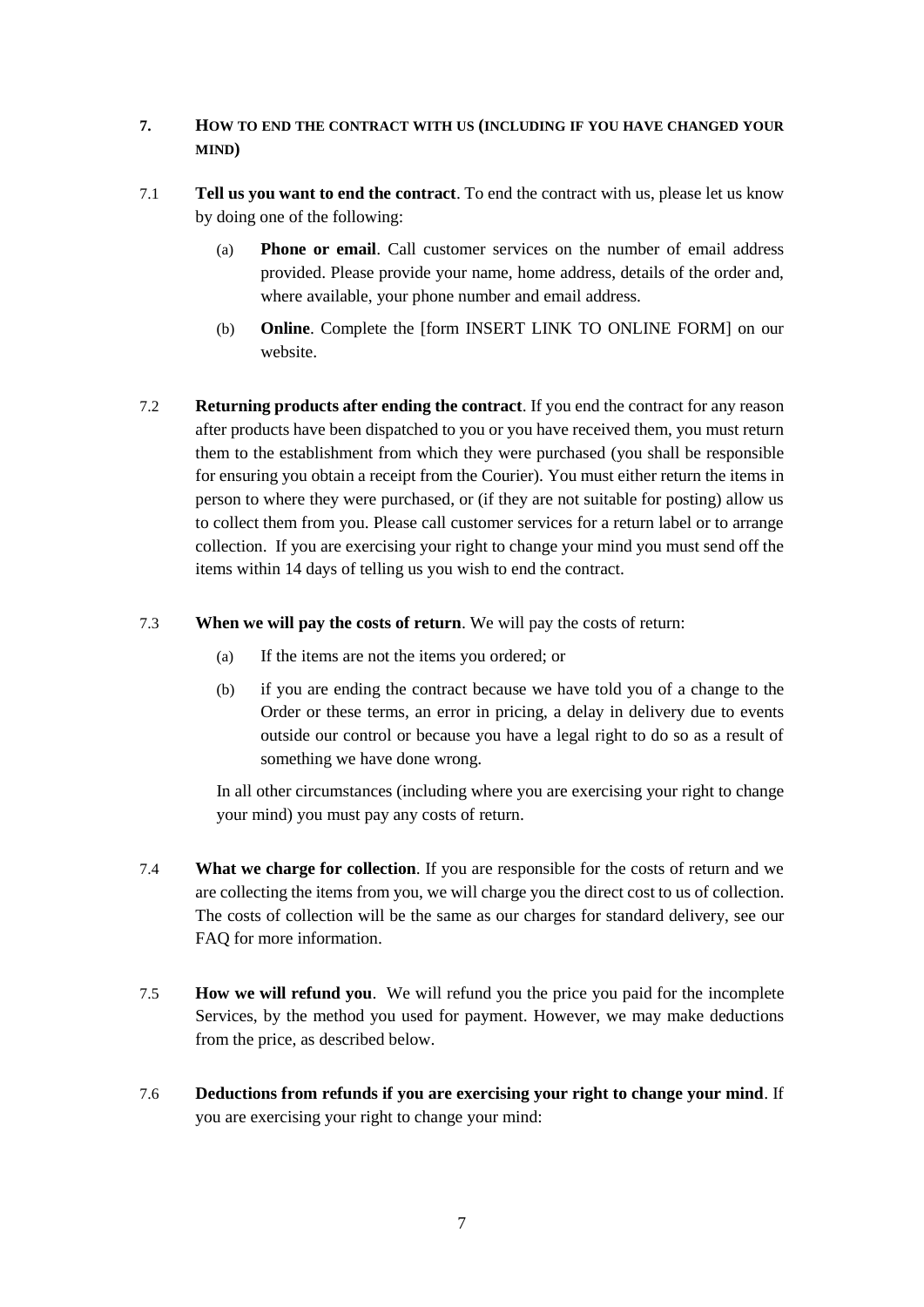- o We may deduct from any refund an amount for the supply of the service for the period for which it was supplied, ending with the time when you told us you had changed your mind. The amount will be in proportion to what has been supplied, in comparison with the full coverage of the contract. If we have already purchased any items on your behalf but have not yet completed delivery to you, we can at our discretion return them to the establishment from which they were purchased (if the establishment accepts returns) or complete delivery of such items to you and deduct from your refund any additional cost to us.
- o **When your refund will be made**. We will make any refunds due to you as soon as possible. If you are exercising your right to change your mind then your refund will be made within 14 days of your telling us you have changed your mind

#### **8. OUR RIGHTS TO END THE CONTRACT**

- 8.1 **We may end the contract if you break it**. We may end the contract for an Order at any time by writing to you if:
	- (a) you do not make any payment to us when it is due and you still do not make payment within [ ] days of us reminding you that payment is due;
	- (b) you do not, within a reasonable time of us asking for it, provide us with information that is necessary for us to provide the Services.
	- (c) you do not, within a reasonable time, allow us to deliver the Order to you or collect it from us;
	- (d) you do not, within a reasonable time, allow us access to your premises to supply the services.
- 8.2 **You must compensate us if you break the contract**. If we end the contract in the situations set out in clause 8.1 we will refund any money you have paid in advance for Services we have not provided but we may deduct or charge you reasonable compensation for the net costs we will incur as a result of your breaking the contract
- 8.3 **We may withdraw the Services**. We may write to you to let you know that we are going to stop providing the Services. We will let you know at least [PERIOD] in advance of our stopping the supply of the product and will refund any sums you have paid in advance for Services which will not be provided.

#### **9. IF THERE IS A PROBLEM WITH THE SERVICES**

9.1 **How to tell us about problems**. If you have any questions or complaints about the product, please contact us. You can telephone or email our customer service team at the number or email address we have provided.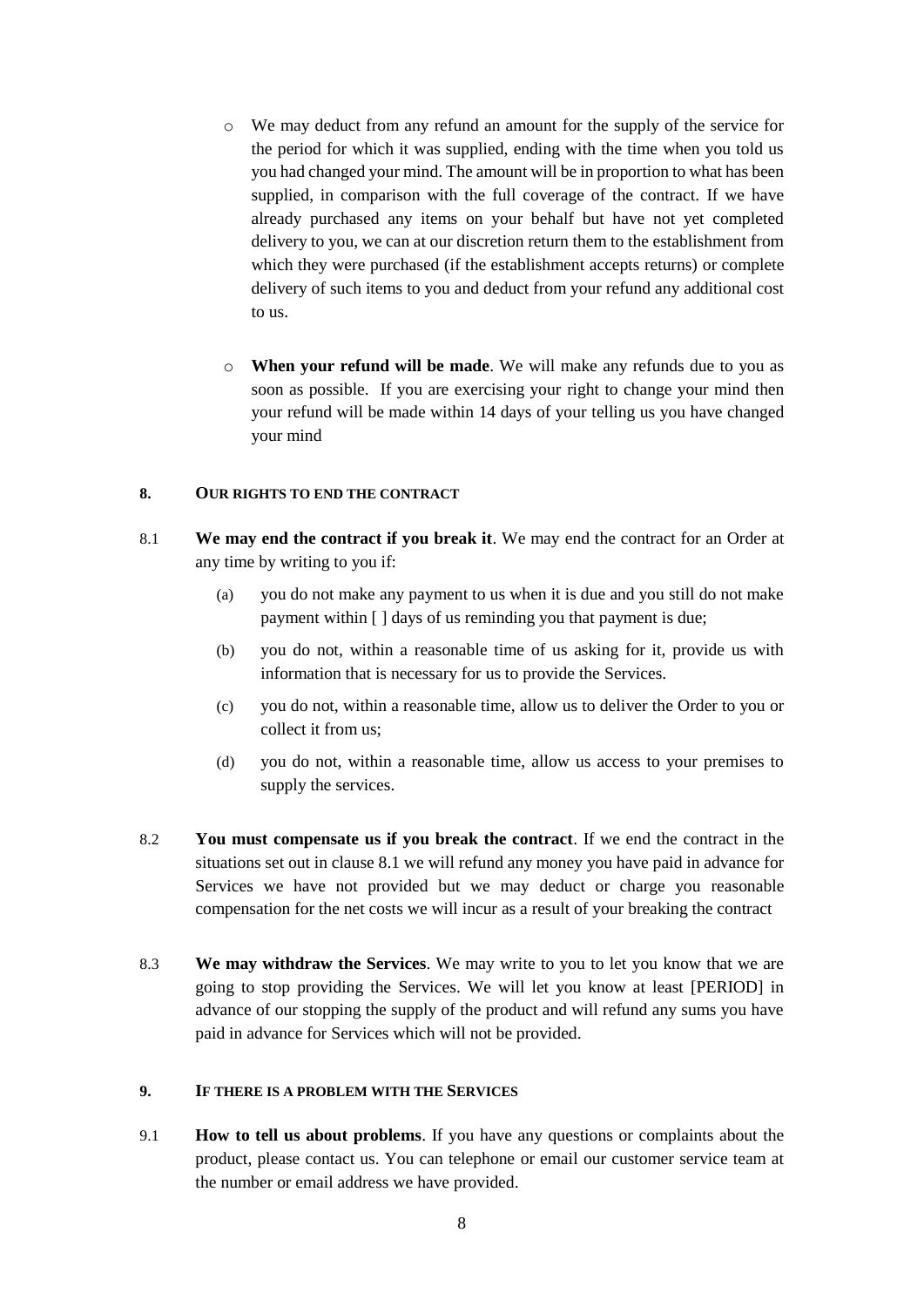9.2 **Summary of your legal rights**. We are under a legal duty to supply products that are in conformity with this contract. See the box below for a summary of your key legal rights in relation to the product. Nothing in these terms will affect your legal rights.

#### **Summary of your key legal rights**

This is a summary of your key legal rights. These are subject to certain exceptions. For detailed information please visit the Citizens Advice website www.adviceguide.org.uk or call 03454 04 05 06.

The Consumer Rights Act 2015 says:

- you can ask us to repeat or fix a service if it's not carried out with reasonable care and skill, or get some money back if we can't fix it.
- if you haven't agreed a price beforehand, what you're asked to pay must be reasonable.
- if you haven't agreed a time beforehand, it must be carried out within a reasonable time.

See also Exercising your right to change your mind (Consumer Contracts Regulations 2013).

#### **10. PRICE AND PAYMENT**

- 10.1 **Where to find the price for the Services**. The price of the Services (which includes VAT) will be the price provided to you when you placed your order. We take all reasonable care to ensure that the price of the Services advised to you is correct. However please see clause [10.3](#page-10-0) for what happens if we discover an error in the price of the Services you order.
- 10.2 **We will pass on changes in the rate of VAT**. If the rate of VAT changes between your order date and the date we supply the Services, we will adjust the rate of VAT that you pay, unless you have already paid for the Order in full before the change in the rate of VAT takes effect.
- <span id="page-10-0"></span>10.3 **What happens if we got the price wrong**. It is always possible that, despite our best efforts, some of the Services we sell may be incorrectly priced, it may be that the establishment from which our Courier's are collecting your items have changed the price or got it wrong when we checked the prices of your requested items before we quoted a price to you. Where the Service's correct price at your order date is less than our stated price at your order date, we will charge the lower amount. If the Service's correct price at your order date is higher than the price stated to you, we will contact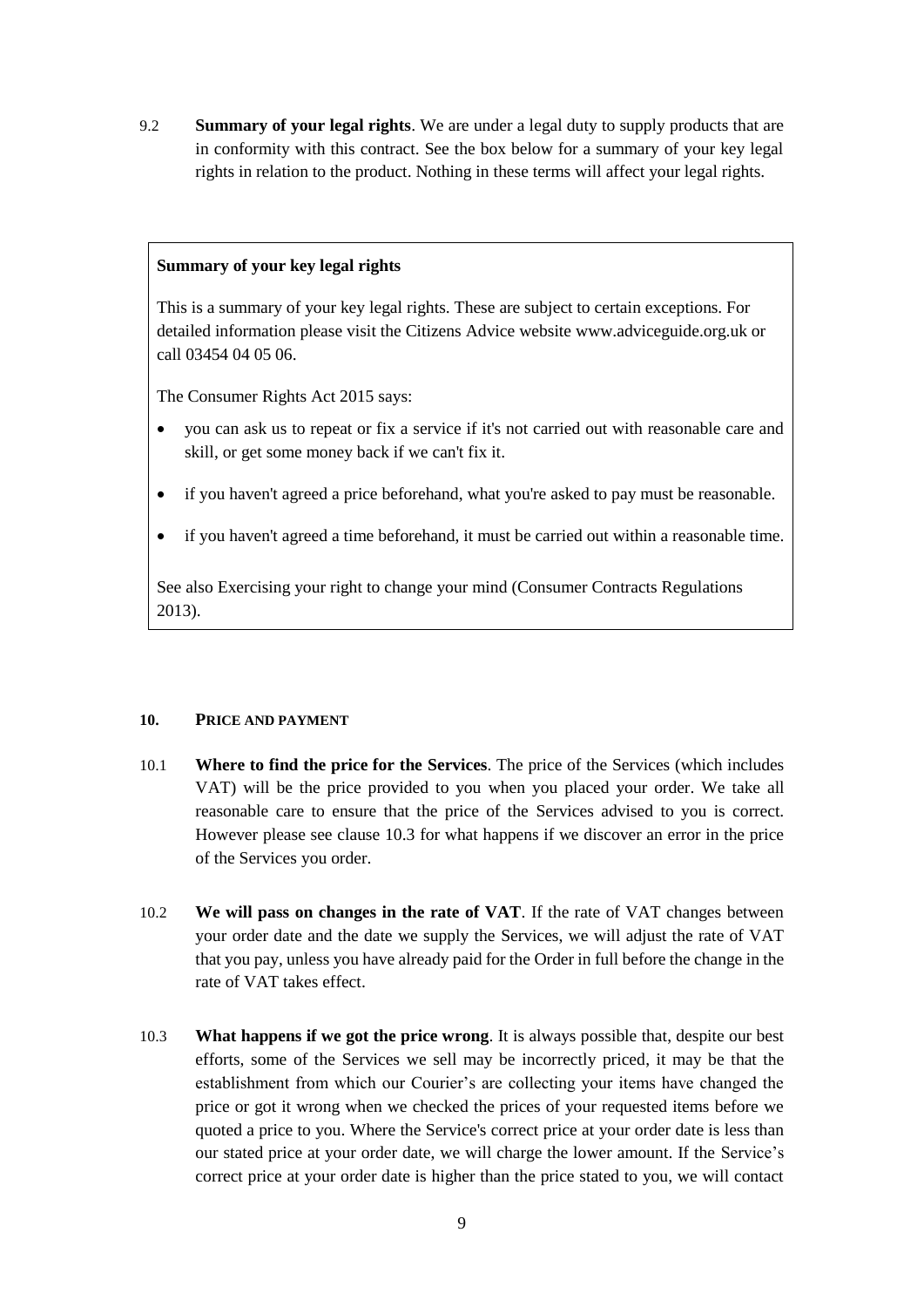you for your instructions before we purchase the item on your behalf. If we accept and process your order where a pricing error is obvious and unmistakeable and could reasonably have been recognised by you as a mispricing, we may end the contract, refund you any sums you have paid save in respect of any Services that have been completed.

- 10.4 **We can charge interest if you pay late**. If you do not make any payment to us by the due date we may charge interest to you on the overdue amount at the rate of [6]% a year above the base lending rate of the Bank of England from time to time. This interest shall accrue on a daily basis from the due date until the date of actual payment of the overdue amount, whether before or after judgment. You must pay us interest together with any overdue amount.
- 10.5 **What to do if you think an invoice is wrong**. If you think an invoice is wrong please contact us promptly to let us know and we will not charge you interest until we have resolved the issue.

#### **11. OUR RESPONSIBILITY FOR LOSS OR DAMAGE SUFFERED BY YOU**

- 11.1 **We are responsible to you for foreseeable loss and damage caused by us**. If we fail to comply with these terms, we are responsible for loss or damage you suffer that is a foreseeable result of our breaking this contract or our failing to use reasonable care and skill, but we are not responsible for any loss or damage that is not foreseeable. Loss or damage is foreseeable if either it is obvious that it will happen or if, at the time the contract was made, both we and you knew it might happen, for example, if you discussed it with us during the sales process.
- 11.2 **We do not exclude or limit in any way our liability to you where it would be unlawful to do so**. This includes liability for death or personal injury caused by our negligence or the negligence of our employees, agents or subcontractors; for fraud or fraudulent misrepresentation; for breach of your legal rights in relation to the products as summarised at clause 9.2
- 11.3 **When we are liable for damage to your property**. If we are providing services in your property, we will make good any damage to your property caused by us while doing so. However, we are not responsible for the cost of repairing any pre-existing faults or damage to your property that we discover while providing the services.
- 11.4 **We are not liable for business losses**. We only supply the Services for domestic and private use. If you use the Services for any commercial or business purpose we will have no liability to you for any loss of profit, loss of business, business interruption, or loss of business opportunity.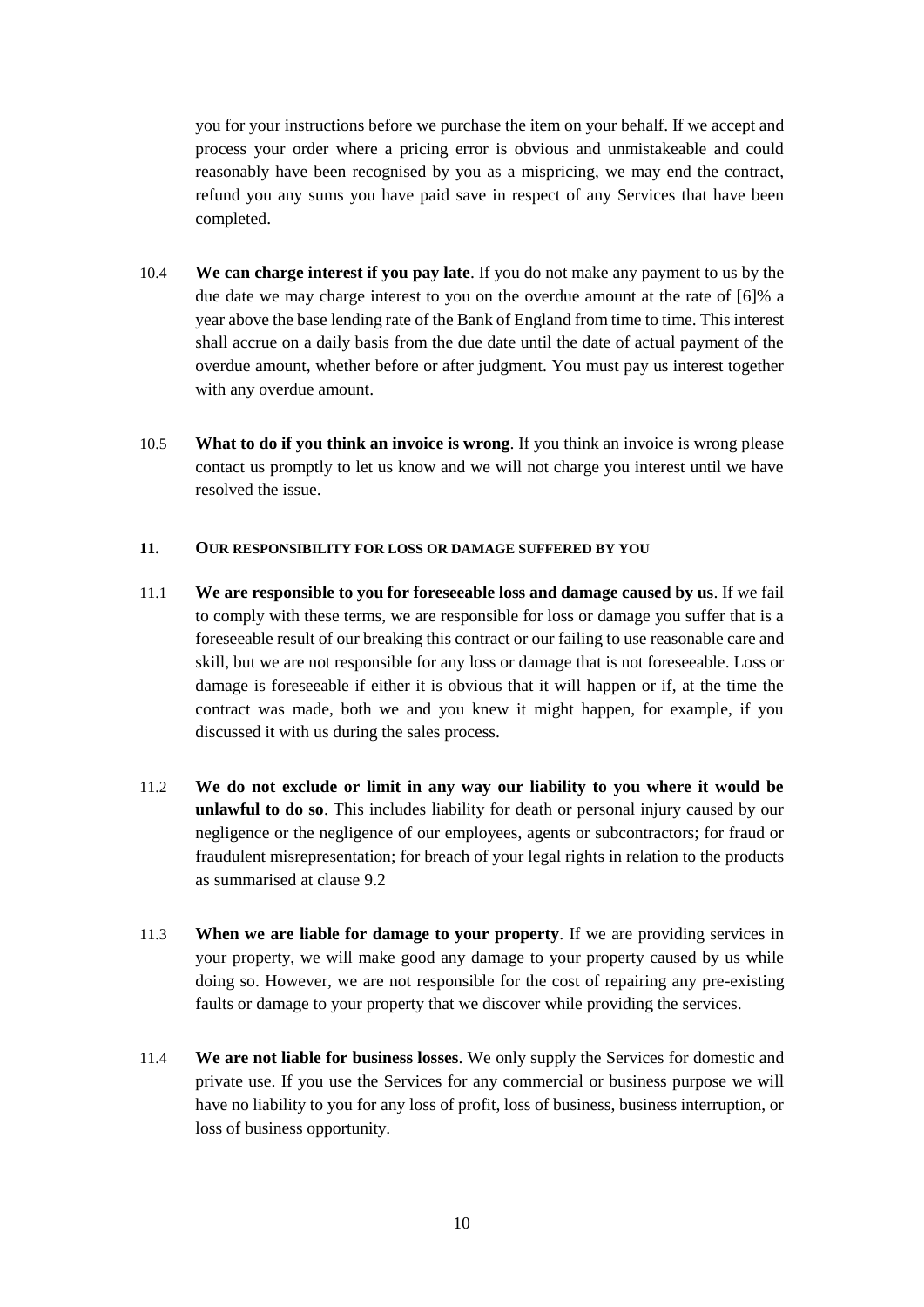11.5 **Liability for items or services purchased on your behalf from the independent retailer or Service Provider:** We shall not be responsible and shall have no liability for the quality of the items delivered by our couriers or the services of any service provider which you have requested and you will need to take up any such issues with the relevant establishment.

#### **12. HOW WE MAY USE YOUR PERSONAL INFORMATION**

- 12.1 **How we will use your personal information**. We will use the personal information you provide to us:
	- (a) to supply the Services to you;
	- (b) to process your payment for the Services; and
	- (c) if you agreed to this during the order process, to give you information about similar products that we provide, but you may stop receiving this at any time by contacting us.
- 12.2 **We will only give your personal information to other third parties where the law either requires or allows us to do so**.

#### **13. OTHER IMPORTANT TERMS**

- 13.1 **We may transfer this agreement to someone else**. We may transfer our rights and obligations under these terms to another organisation. We will always tell you in writing if this happens and we will ensure that the transfer will not affect your rights under the contract.
- 13.2 **You need our consent to transfer your rights to someone else**. You may only transfer your rights or your obligations under these terms to another person if we agree to this in writing.
- 13.3 **Nobody else has any rights under this contract**. This contract is between you and us. No other person shall have any rights to enforce any of its terms. Neither of us will need to get the agreement of any other person in order to end the contract or make any changes to these terms.
- 13.4 **If a court finds part of this contract illegal, the rest will continue in force**. Each of the paragraphs of these terms operates separately. If any court or relevant authority decides that any of them are unlawful, the remaining paragraphs will remain in full force and effect.
- 13.5 **Even if we delay in enforcing this contract, we can still enforce it later**. If we do not insist immediately that you do anything you are required to do under these terms,